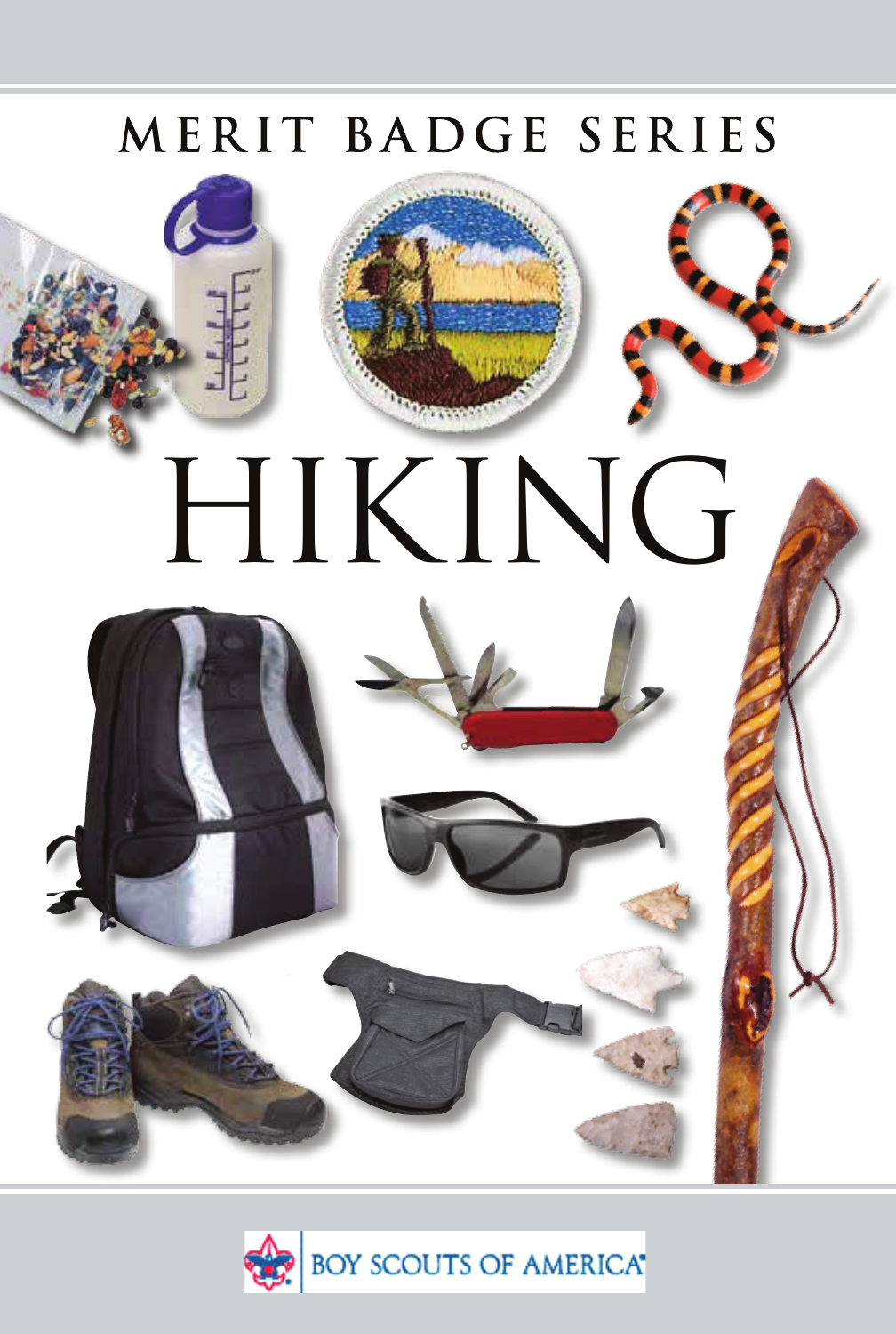**BOY SCOUTS OF AMERICA MERIT BADGE SERIES**

# **HIKING**



*"Enhancing our youths' competitive edge through merit badges"*

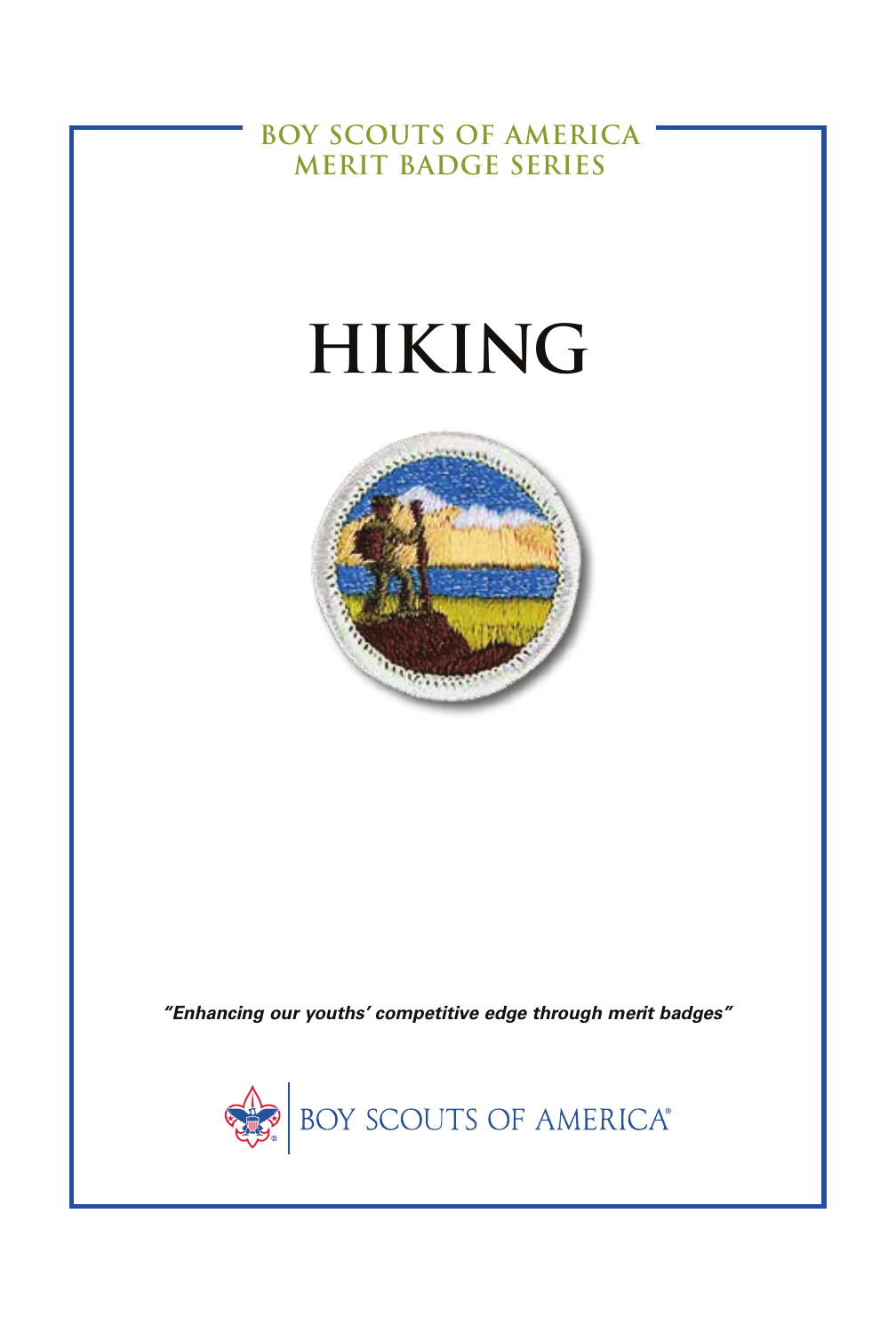# Requirements

- 1. Do the following:
	- a. Explain to your counselor the most likely hazards you may encounter while hiking, and what you should do to anticipate, help prevent, mitigate, and respond to these hazards.
	- b. Show that you know first aid for injuries or illnesses that could occur while hiking, including hypothermia, frostbite, dehydration, heat exhaustion, heatstroke, sunburn, hyperventilation, altitude sickness, sprained ankle, blisters, insect stings, tick bites, and snakebite.
- 2. Explain and, where possible, show the points of good hiking practices including proper outdoor ethics, hiking safety in the daytime and at night, courtesy to others, choice of footwear, and proper care of feet and footwear.
- 3. Explain how hiking is an aerobic activity. Develop a plan for conditioning yourself for 10-mile hikes, and describe how you will increase your fitness for longer hikes.
- 4. Take the five following hikes, each on a different day, and each of continuous miles. These hikes MUST be taken in the following order:

One 5-mile hike

Three 10-mile hikes

One 15-mile hike

 You may stop for as many short rest periods as needed, as well as one meal, during each hike, but not for an extended period (example: overnight). Prepare a written hike plan before each hike and share it with your Scoutmaster or a designee. Include map routes, a clothing and equipment list, and a list of items for a trail lunch.\*

\*The required hikes for this badge may be used in fulfilling hiking requirements for rank advancement. However, these hikes cannot be used to fulfill requirements of other merit badges.

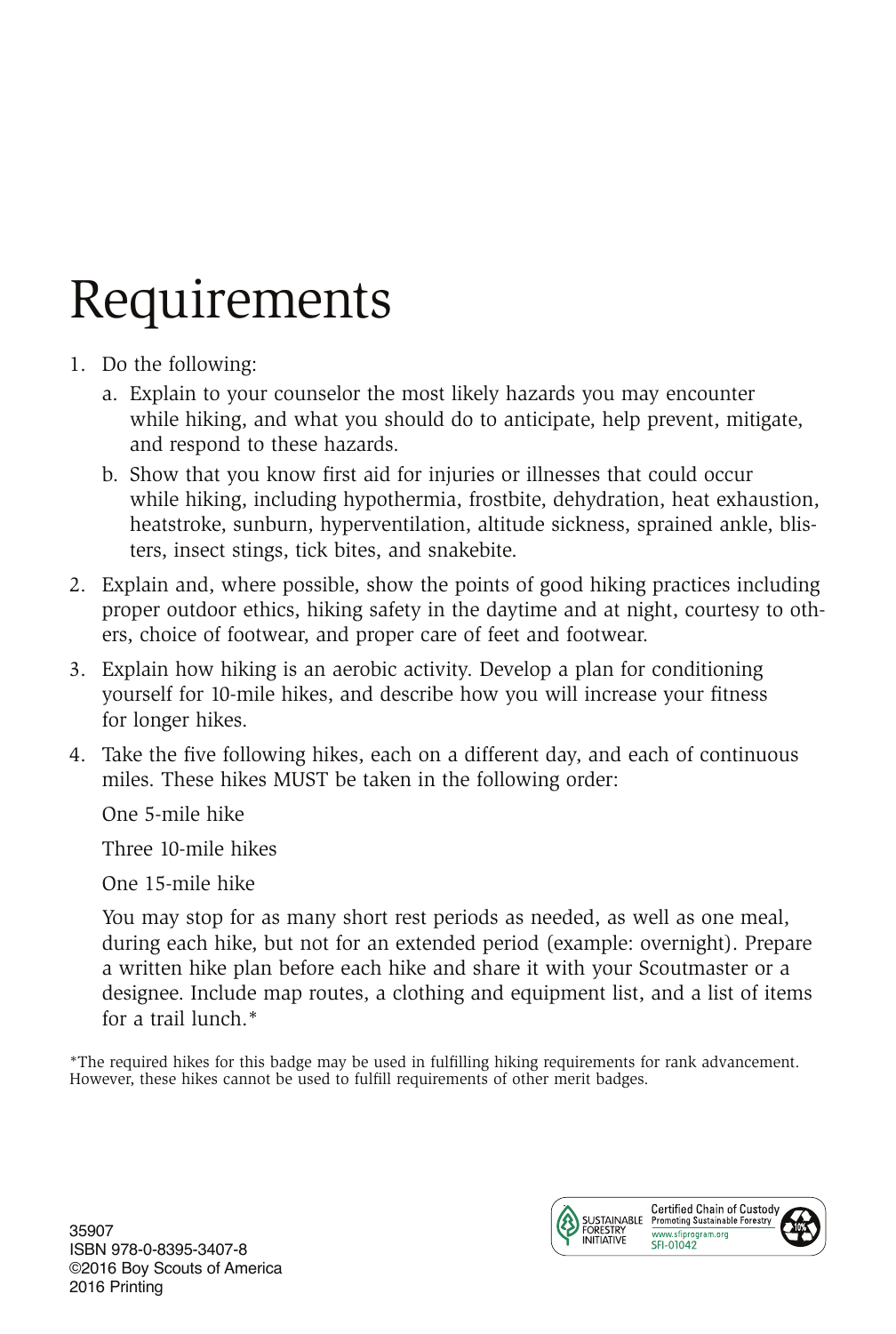- 5. Take a hike of 20 continuous miles in one day following a hike plan you have prepared. You may stop for as many short rest periods as needed, as well as one meal, but *not* for an extended period (example: overnight).\*
- 6. After each of the hikes (or during each hike if on one continuous "trek") in requirements 4 and 5, write a short reflection of your experience. Give dates and descriptions of routes covered, the weather, and any interesting things you saw. It may include something you learned about yourself, about the outdoors, or about others you were hiking with. Share this with your merit badge counselor.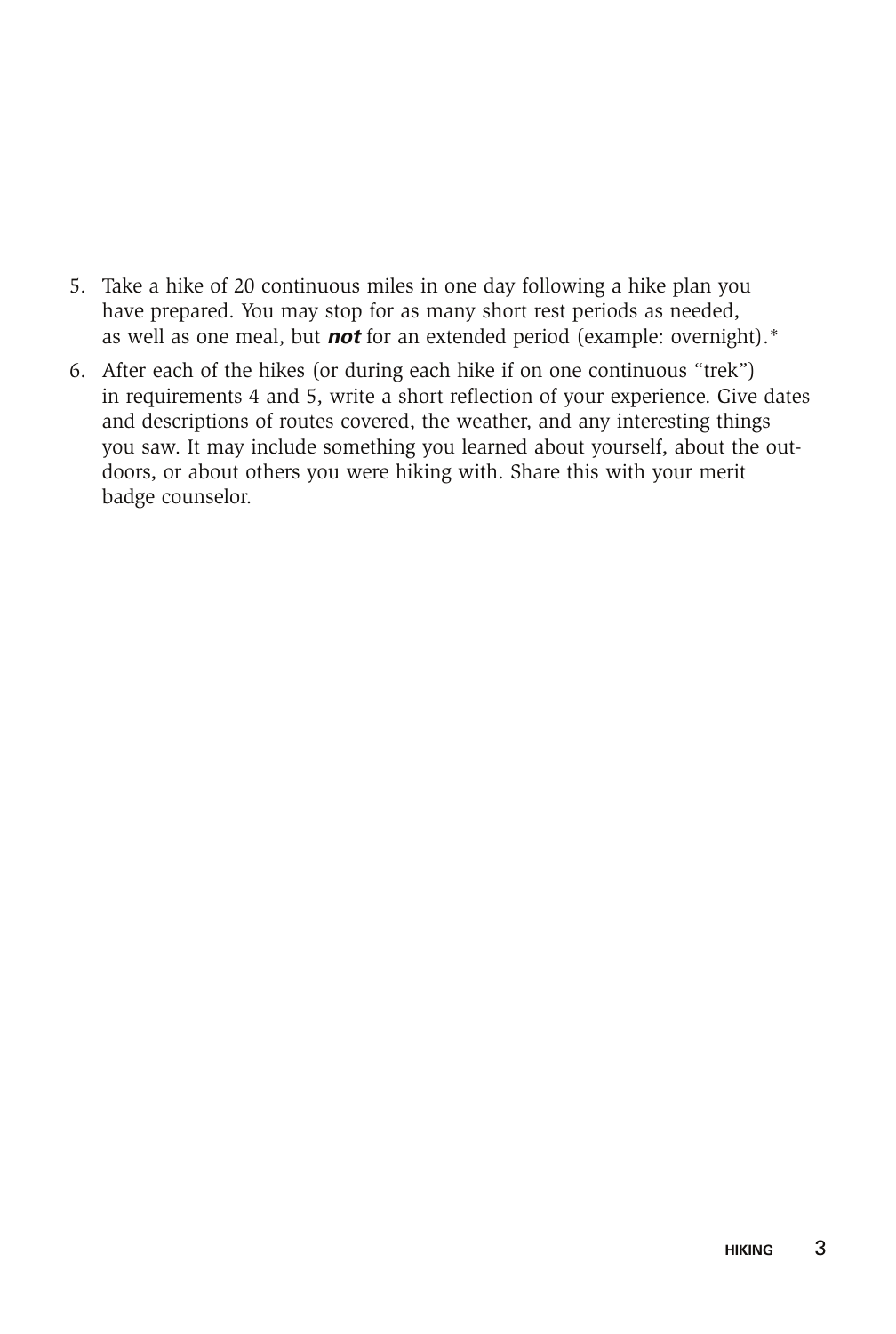# Hiking Resources

### **Scouting Literature**

*Boy Scout Handbook; Fieldbook; Deck of First Aid; Basic Illustrated Wilderness First Aid; Emergency First Aid* pocket guide; *Be Prepared First Aid Book; Conservation Handbook; Backpacking, Camping, Cooking, First Aid, Geocaching, Orienteering,* and *Wilderness Survival* merit badge pamphlets

Visit the Boy Scouts of America's official retail website at http:// www.scoutstuff.org for a complete listing of all merit badge pamphlets and other helpful Scouting materials and supplies.

### **Instruction and Guidebooks**

- Anderson, Kristi. *Wilderness Basics,*  4th ed. Mountaineers Books, 2013.
- Berger, Karen. *More Everyday Wisdom: Trail-Tested Advice From the Experts.* Mountaineers Books, 2002.
- ———. *Hiking and Backpacking.* DK Publishing, 2008.
- ———. *Hiking Light Handbook: Carry Less, Enjoy More.* Backpacker Magazine, Mountaineers Books, 2004.
- Birkby, Robert. *Lightly on the Land: The SCA Trail Building and Maintenance Manual,* 2nd ed. Mountaineers Books, 2006.
- Burns, Bob. *Wilderness Navigation: Finding Your Way Using Map, Compass, Altimeter and GPS,* 3rd ed. Mountaineers Books, 2015.
- Carline, Jan. *Mountaineering First Aid: A Guide to Accident Response and First Aid Care*. Mountaineers Books, 2004.
- Cole, David. *NOLS Soft Paths: Enjoying the Wilderness Without Harming It,*  4th ed. Stackpole Books, 2011.
- Fleming, June. *Staying Found: The Complete Map and Compass Handbook,* 3rd ed. Mountaineers Books, 2001.
- Fletcher, Colin, and Chip Rawlins. *The Complete Walker IV.* Knopf, 2002.
- Forgey, William. *Basic Illustrated: Wilderness First Aid*, 2nd ed. Falcon Guides, 2015.
- Graham, John. *Outdoor Leadership: Technique, Common Sense, and Self-Confidence.* Mountaineers Books, 1997.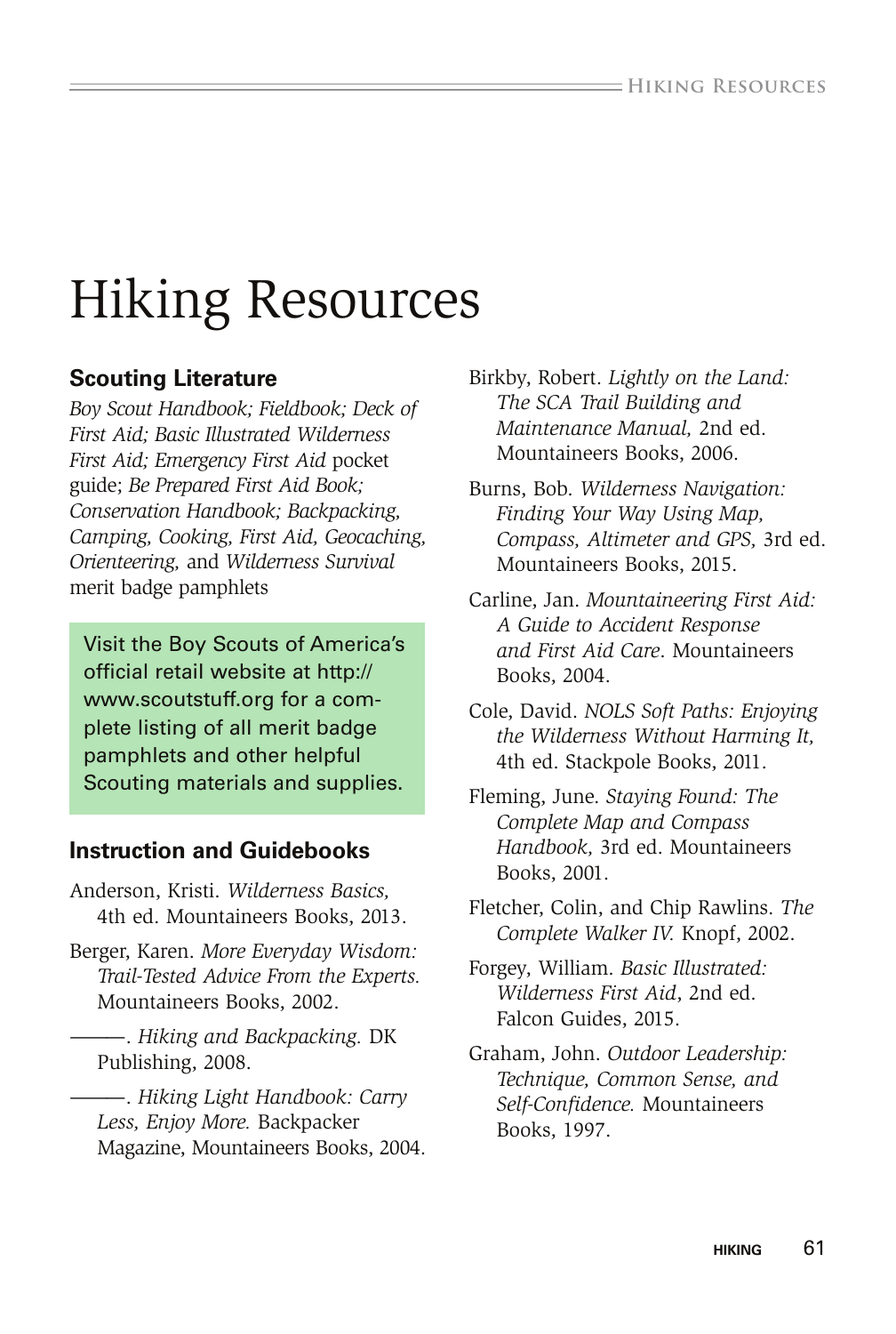#### **Hiking Resources.**

Grubbs, Bruce. *Exploring With GPS: A Practical Field Guide for Satellite Navigation.* Bright Angel Press, 2014.

Hooks, Christine. *Essential Hiking for Teens*. Children's Press, 2000.

Jacobson, Cliff. *Basic Illustrated: Map and Compass*, 3rd ed. Falcon Guides, 2008.

Jacobson, Cliff, Scottie Barnes, and James Churchill. *The Ultimate Guide to Wilderness Navigation*. Lyons Press (Globe Pequot Press), 2002.

Kals, W.S., and Clyde Soles. *Land Navigation Handbook: The Sierra Club Guide to Map, Compass, and GPS*, 2nd ed. Counterpoint, 2010.

Lanza, Michael. *The Day Hiker's Handbook: Get Started With the Experts.* Mountaineers Books, 2003.

- Logue, Victoria. *Hiking and Backpacking: Essential Skills, Equipment, and Safety,* 2nd ed. Menasha Ridge Press, 2013.
	- ———. *Kids Outdoors: Skills and Knowledge for Outdoor Adventures*. Ragged Mountain, 1996.

Marion, Jeffrey. *Leave No Trace in the Outdoors*. Stackpole Books, 2014.

McGivney, Annette. *Leave No Trace: A Guide to the New Wilderness Etiquette,* 2nd rev. ed. Mountaineers Books, 2003.

#### McKinney, John. *The Joy of Hiking: Hiking the Trailmaster Way.* Wilderness Press, 2005.

McVey, Vicki. *The Sierra Club Wayfinding Book.* Sierra Club Juveniles, 1991.

Musnick, David, and Mark Pierce. *Conditioning for Outdoor Fitness.* Mountaineers Books, 2004.

Robbins, Michael W. *The Hiking Companion.* Storey Books, 2003.

Schimelpfenig, Tod, and Linda Lindsey. *NOLS Wilderness First Aid,* 5th ed*.* Stackpole Books, 2013.

Tilton, Buck. *Outdoor Safety Handbook.* Stackpole Books, 2006.

### **Organizations and Websites American Hiking Society**

1422 Fenwick Lane Silver Spring, MD 20910 Toll-free telephone: 800-972-8608 Website: http://www.americanhiking.org

#### **Leave No Trace Center for Outdoor Ethics**

P.O. Box 997 Boulder, CO 80306 Toll-free telephone: 800-332-4100 Website: http://www.LNT.org

#### **Local Hikes**

Website: http://www.localhikes.com

#### **Sierra Club**

85 Second St., Second Floor San Francisco, CA 94105-3441 Telephone: 415-977-5500 Website: http://www.sierraclub.org

#### **Student Conservation Association**

Toll-free telephone: 888-722-9675 Website: http://www.thesca.org